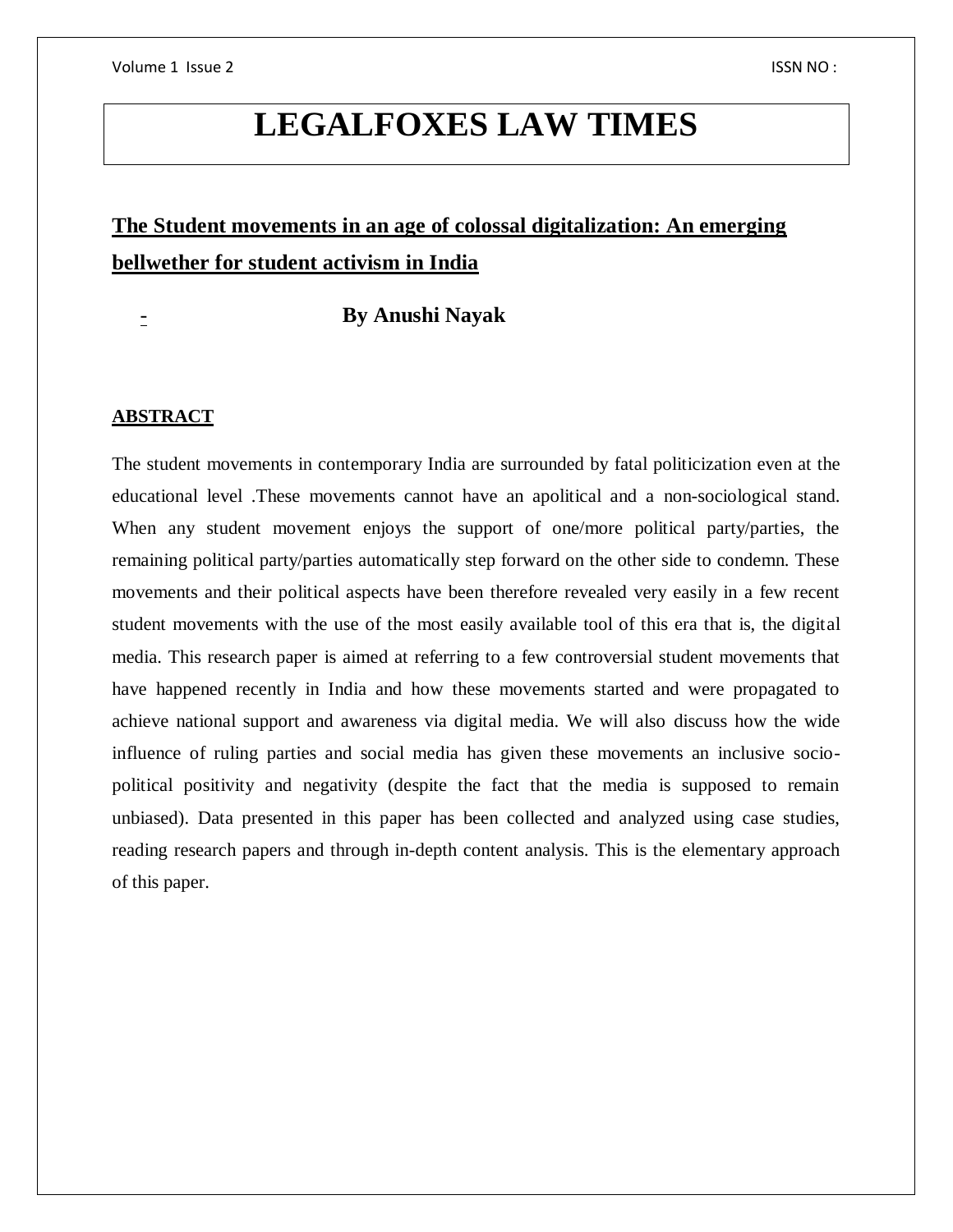#### **INTRODUCTION**

When it comes to discussing a specific discourse like student movements, one should first try putting certain values to terms like 'student' and 'social movements'. It is, of course, the preliminary level on which the analysis of the title depends on, answering - what is the definition of student and what do we understand as a social movement? In that light, the analysis should also give way to further arguments like, does a student possess the credentials of taking forward a phenomenon like a social movement? Also, how is the social media being useful in these movements? In order to arrive at a logical conclusion, we will start by answering such basic questions.

#### **STUDENT AND SOCIAL MOVEMENT: DOES A CORRELATION EXIST?**

*Madhubanti Mitra* of the department of communication and journalism, in electronic media of university of Mumbai, in her research paper titled *Student Movements of India in Recent Times and the Role of Digital Media in This Context'* states that the term student is *"a very relative term"* and adds that the certain values we attach to them might differ from each other in a larger sense. On a similar note, we will also view students as persons registered under any of the "*legitimate Universities and Institutions"* for the sake of more precise discourse.

Let us now look into the term social movements.' As stated by Madhubanti Mitra *"a social movement, by its instinct, is an awaited consequence of civil disobedience or civil protest."* She further adds that a civil protest is defined as "*a non-violent resistance against government (or authority) imposition.*" What we can conclude from this is that a social movement is a nonviolent protest against existing socio-political structure in the society that is geared towards achieving a definite social change.

I believe that since these movements are a result of civil agitation, it is unwise to assume that student community can remain completely untouched by such a radical collective action. Thus the entity 'student' is conclusively inseparable from the very phenomenon called 'movements. For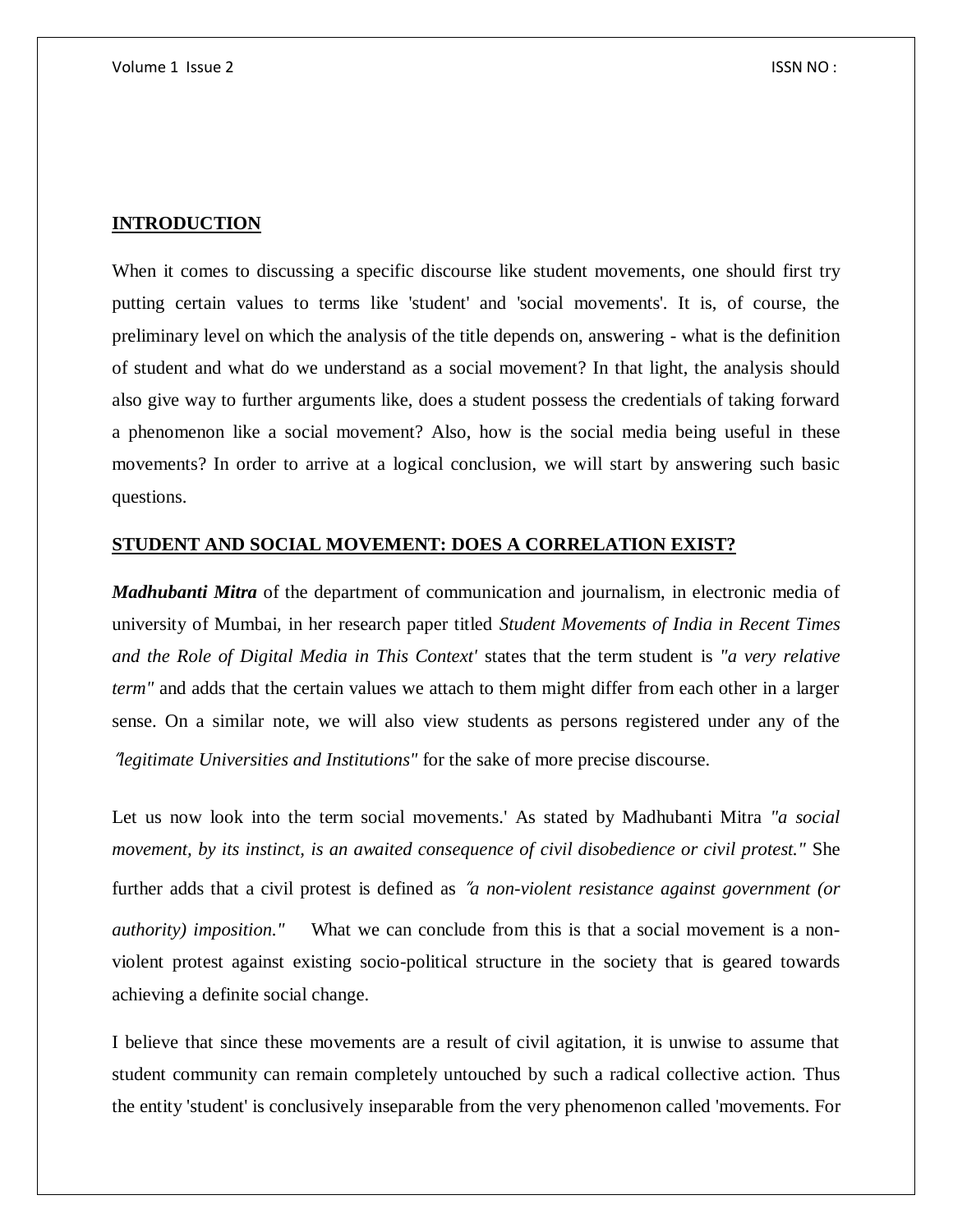instance: The 'civil disobedience movement' in 1930s led by Mahatma Gandhi, was an excellent and one of the foremost repose of people coming together from almost all walks of life (including student community) in India to step up against the various social, contextual and political paradoxes that interfered with their democratic rights and way of life. In my view, such is the encompassing nature of the social movements that no section of the society is perhaps left uninvolved.

## **SOCIAL MEDIA: A TOOL FOR MOBILIZATION AMONG THE STUDENTS IN INDIA.**

The most significant evolution that the world has gone through in the recent times is the creation of possibility of having access to digital media all the time. Almost everyone with a digitally modified cellular phone is eligible to become not only a constant passive media consumer, but also a standard active media producer. This level of easy production and easy consumption of media and its abundant information daily is creating an accessibility bias (Iyenger, 1990) among the consistent consumers creating the desire of being a producer of media content. This is a global-level communication platform that builds strong consumer-producer relation of media contents produced for a larger mass. The communication platform is also much more advanced than that of a one to one communication paradigm. With such enhanced options at hand, students of all age today are ready to step into a world where they can preach their ideologies, ideas and biases without much ado. It is a widespread view nowadays that "movements should be regarded as networks or as network of networks"(Swain, 1993, pp. 12-15) .This contemporary notion of social movements being "network of networks" is what throws light upon the indispensable role of digital media to gain a broader base for mobilization.

Madhubanti Mitra very aptly points out in her research that *"Even though every movement has its own history and perpetuity, the timing of its collapse defines its quality."* This implies that greater and broader the mobilization, more popular and successful a movement will be.

*"Social media has influenced the socio cultural regime of the society by social media activism"* says Muhammed Atheeque PP. & Dr. M.Thavamani in their research paper titled *Social Media and JNU Azadi Movement- Asociological Analysis of Student Movement in India'*. Further they add that in India, social media has helped both online and offline movements in highlighting the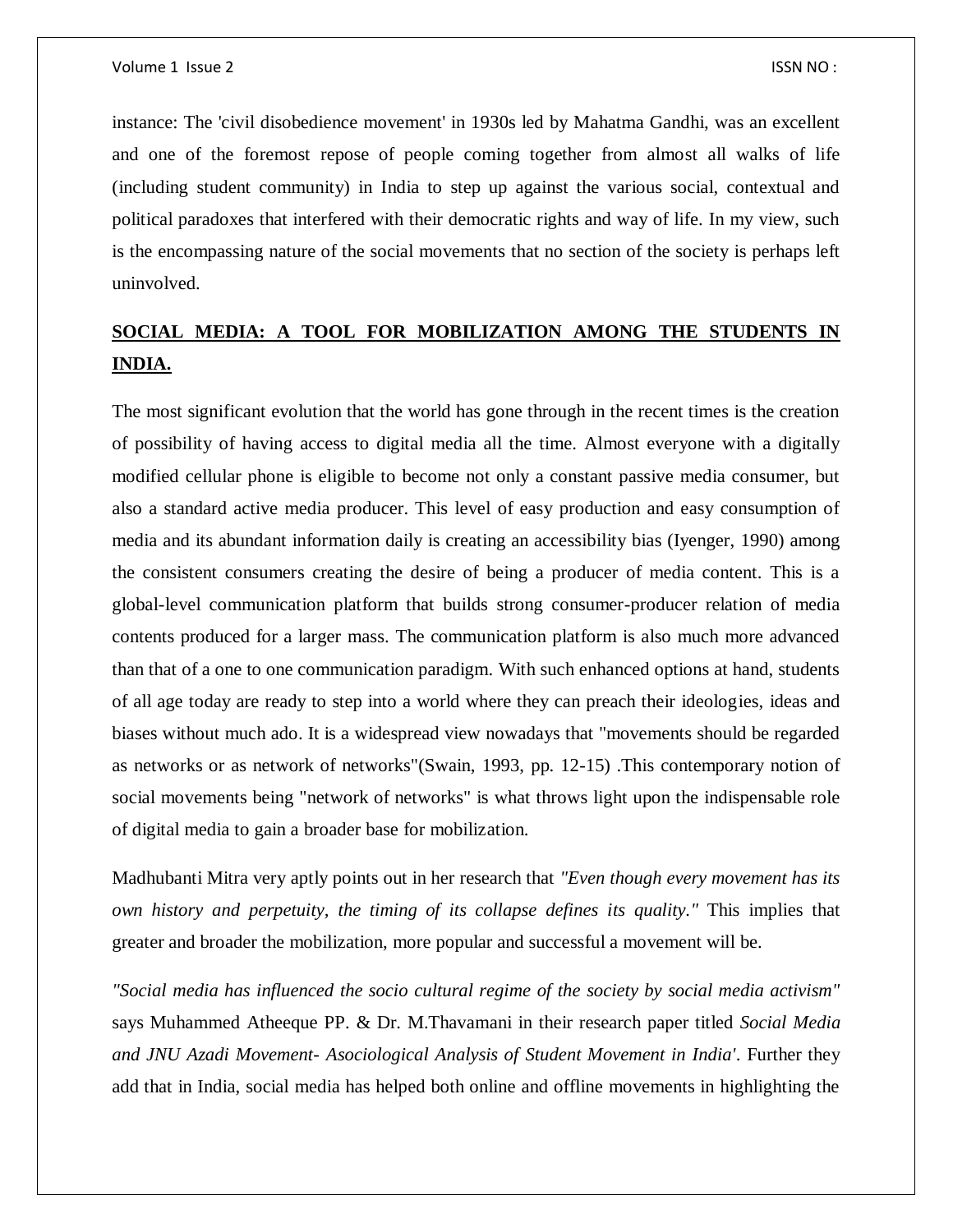problem, in spreading the news with "*immediate effect*"*,* in crowd-making, into pressuring the government to accept the demands made and finally in succeeding.

Facebook, Twitter, Instagram, WhatsApp messenger- are a few digital ways through which these movements gain shape, support and mobilization rapidly than ever. Holistically speaking, the advent of digital media platform has led to a major paradigm shift in the current socio-political structure through student movements in India.

## **JNU AZAADI MOVEMENT: ONE OF THE RECENT EXAMPLES OF A DIGITALLY AND SOCIALLY ACTIVE STUDENT MOVEMENT IN INDIA.**

#### **Introduction:**

JNU Azaadi Movement started in 2016 after the Students' Union President Kanhaiya Kumar (Dalit) was allegedly arrested along with his colleagues on charges of sedition for conducting a protest on campus to voice against the capital punishment of Maqbool Bhat and Afzal Guru. The movement demanded the release of allegedly arrested students and the arrest of the actual culprits.

#### **What actually happened?**

During the protest, some people raised slogans that were later tagged as "anti-India" slogans like "Kashmir ki azadi tak Jung chalegi, bharat ki barbadi tak Jung chalegi" ("War will continue till Kashmir's freedom, war will continue till India's demolition") and "Pakistan zindabad" or "Bharat ke tukde karenge." There was controversy over the identity of the sloganeers. Although initially the organizers and the students of JNU were blamed for shouting the slogans, an investigation by the university later stated that the provocative slogans were raised by outsiders.

#### **Arrest of the students.**

Subsequently, four days after the initial event took place, the Delhi police arrested JNUSU president Kanhaiya Kumar on charges of sedition and criminal conspiracy under section 124 of the Indian Penal Code dating back to 1860. Moreover, Umar Khalid, Anirban Bhattacharya, Rama Naga, Anant Prakash and Ashutosh Kumar, were also arrested.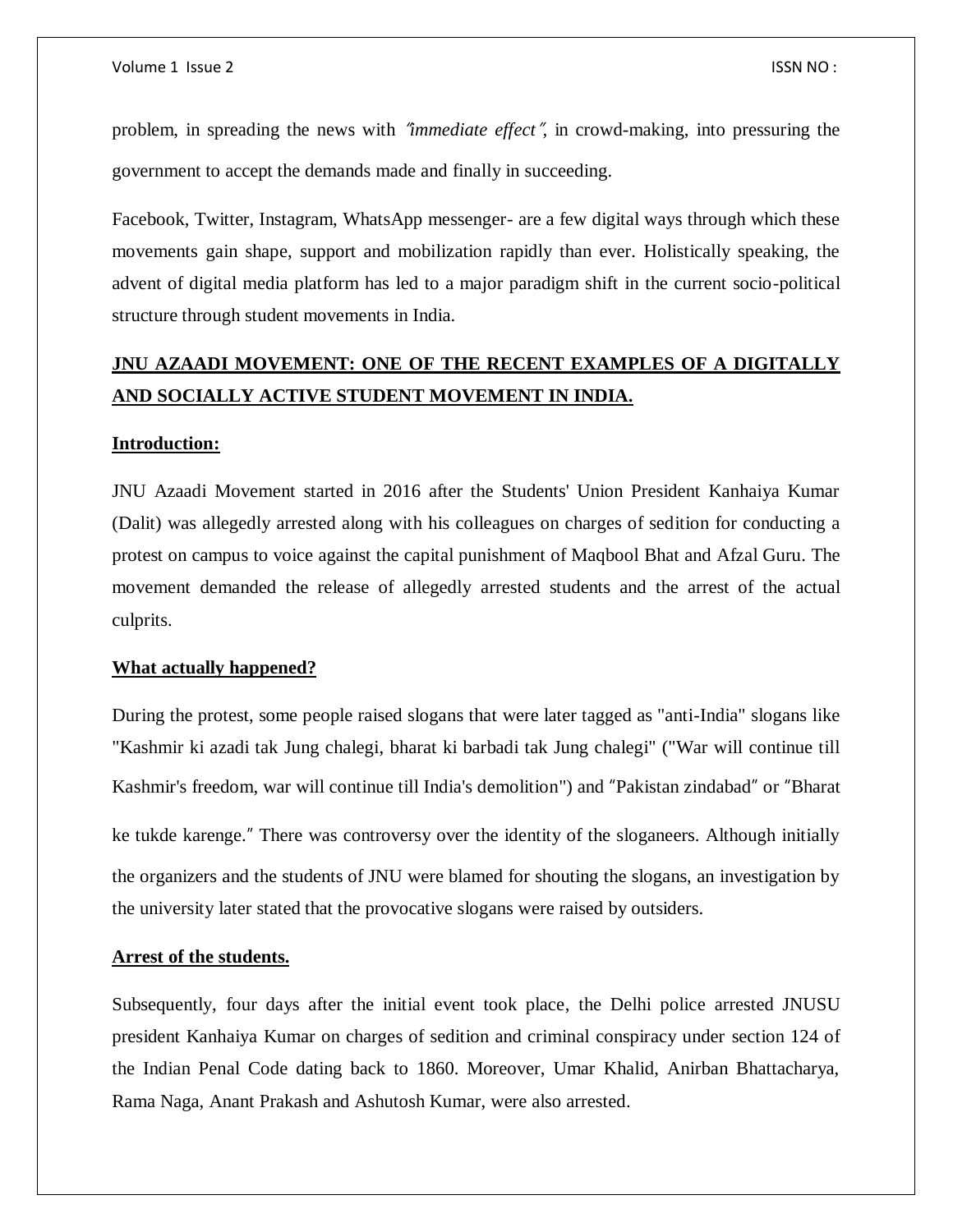#### **Erroneous and purposely flawed media trail.**

The arrest of Kanhaiya Kumar and his colleagues was a result of incomplete enquiry of alleged anti-India and pro-Pakistan sloganeering. The youtube video clearly concluded that the members of the ABVP (Akhil Bharatiya Vidyarthi Parishad) were involved in sloganeering, but some media channels continued running an organized propaganda against Kanhaiya and JNU. The video clips aired by them (in which students raised anti-India and pro-Pakistan slogans and Kanhaiya was shown to have taken part in demonstrations) was later on proved to be doctored. One of the renowned journalists of a leading news channel went berserk in his studio debating over his false claims. Another journalist blamed JNU to be wasting tax payers money by educating 'anti-nationalists.'

On February 14, the then Union Home Minister said the protesting students in JNU had the support of LeT chief Hafiz Saeed. Apparently, his claim was based on a tweet by a fake Hafiz Saeed account. Hearing this, the Delhi police swung into action against LeT's support for students. After it emerged that the minister's claim was based on the tweet, he tried to salvage himself saying he had intelligence reports.

#### **"Twitter is our weapon": JNU students massively fighting hashtag wars**

They were taking their battle online. Almost a day after six JNU students facing sedition charges entered their college campus, Shehla Rashid, the student union vice president delivered a speech in which she called upon her colleagues to voice their agony digitally. "*[We must] use our Facebook and Twitter profiles as weapons against the demonization of JNU students and spread correct information,*" she said. She insisted that the false narrative in the media of incidents

"*needs to be countered with facts and sense.*"

All supporters started using #StandWithJNU along with the ones like #JNURow and #JNUcrackdown. As students and supporters united, many social media pages and handles sharing information on broader themes cropped up. Among these were @Zinda\_Democracy, @NotYetSilenced and @Armoured\_Buddha.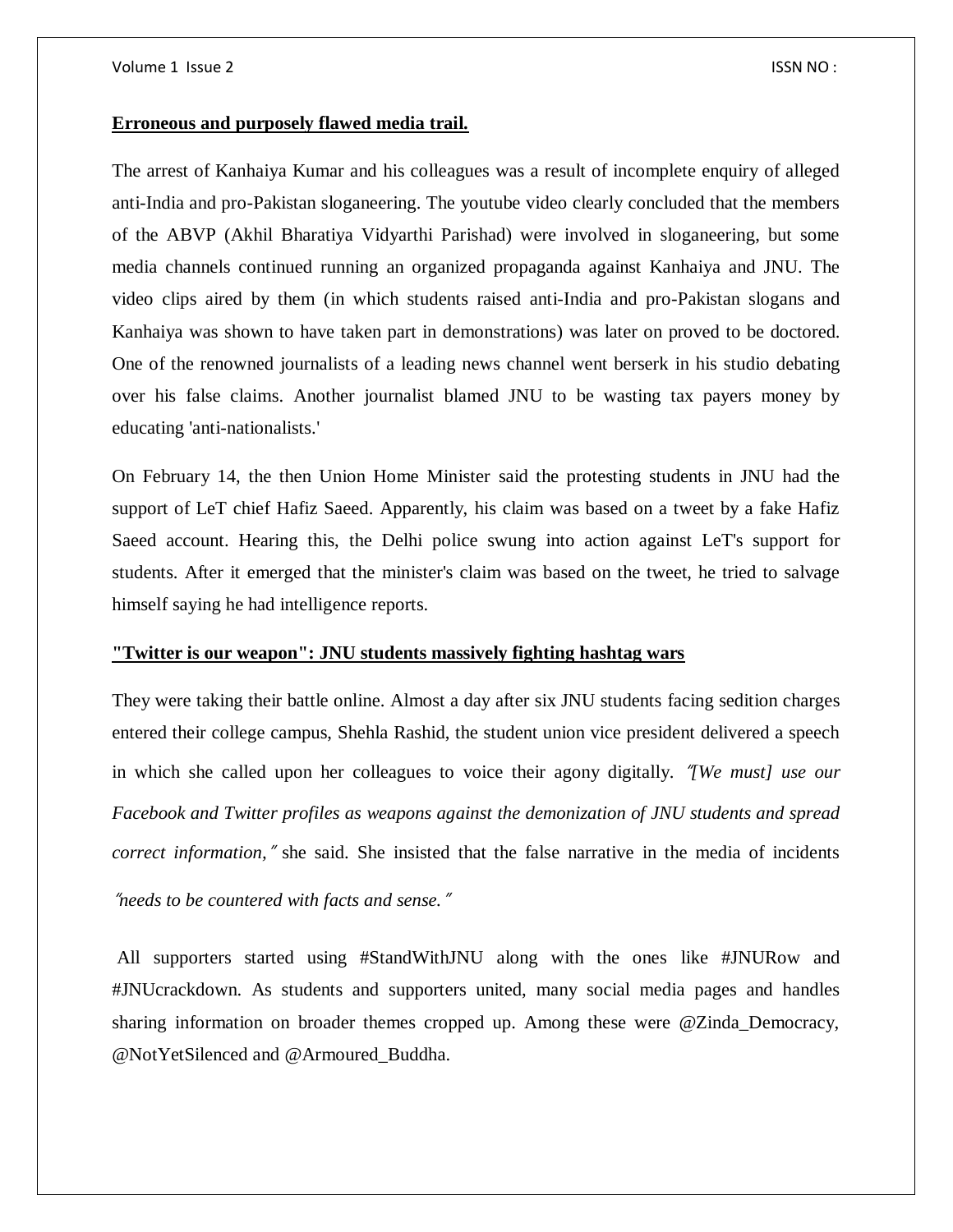In my view the difference between earlier social movements and modern social movements is marked by such influence and impact of social media. Young people, more specifically higher education students make use of social media technology to spread the information and share it with no wastage of time. Hence, despite many challenges student bodies are operating more efficiently than before. However social media is also responsible for the clashes within the student communities. Whether social media could be channelized for the betterment of the society is what bears a big question mark. Slogans are passed through social media, videos are shared and political knowledge profoundly reaches students. To justly sum up, the second decade of the 21st century unleashed the use of social media for knowledge making, commercialization, detaching from the clutches of the facist forces, using the freedom of speech and other human rights. The impact of social media has its ramification on youth movements even though its negative effects on psychological and social aspects of youth can be neglected. The influence of the dominant political parties on digital media to spread their ideologies and activities upon student must be brought under control. Else, Indian youth in the future may face socio political distraction.

#### **CONCLUSION:A NEED FOR MAKING A PRUDENT CHOICE.**

It is this colossal digitalization that has changed even the shape and form of student activism across India. Nevertheless, one of the least noticed barriers of such endeavors used to be, or has been since a long time, the communication gap between the people participating in the movement and the people organizing the same. Earlier not many people used to get the air of these incidents by word of mouth. How can you expect hundreds of supporters back up your notion of activism if at first sight they are not even aware of the issue for which such an action is being taken? However, this gap has been overcome by the giant leap of our civilization from old media to new media. One can produce media content and publish it anytime on his/her social media network, from anywhere. The warm support (or heartless criticism) of the millions is just a login ID and password away. The active participation of digital media in the day-to-day livelihood of youth (and others) in India has brought about a new level of dependence towards itself building a new platform for mass opinion. The movements are now being built, carried forward and concluded via social and digital media platforms in a large scale. Even for future references, student-dependence on social media marks a new era of political interdependence